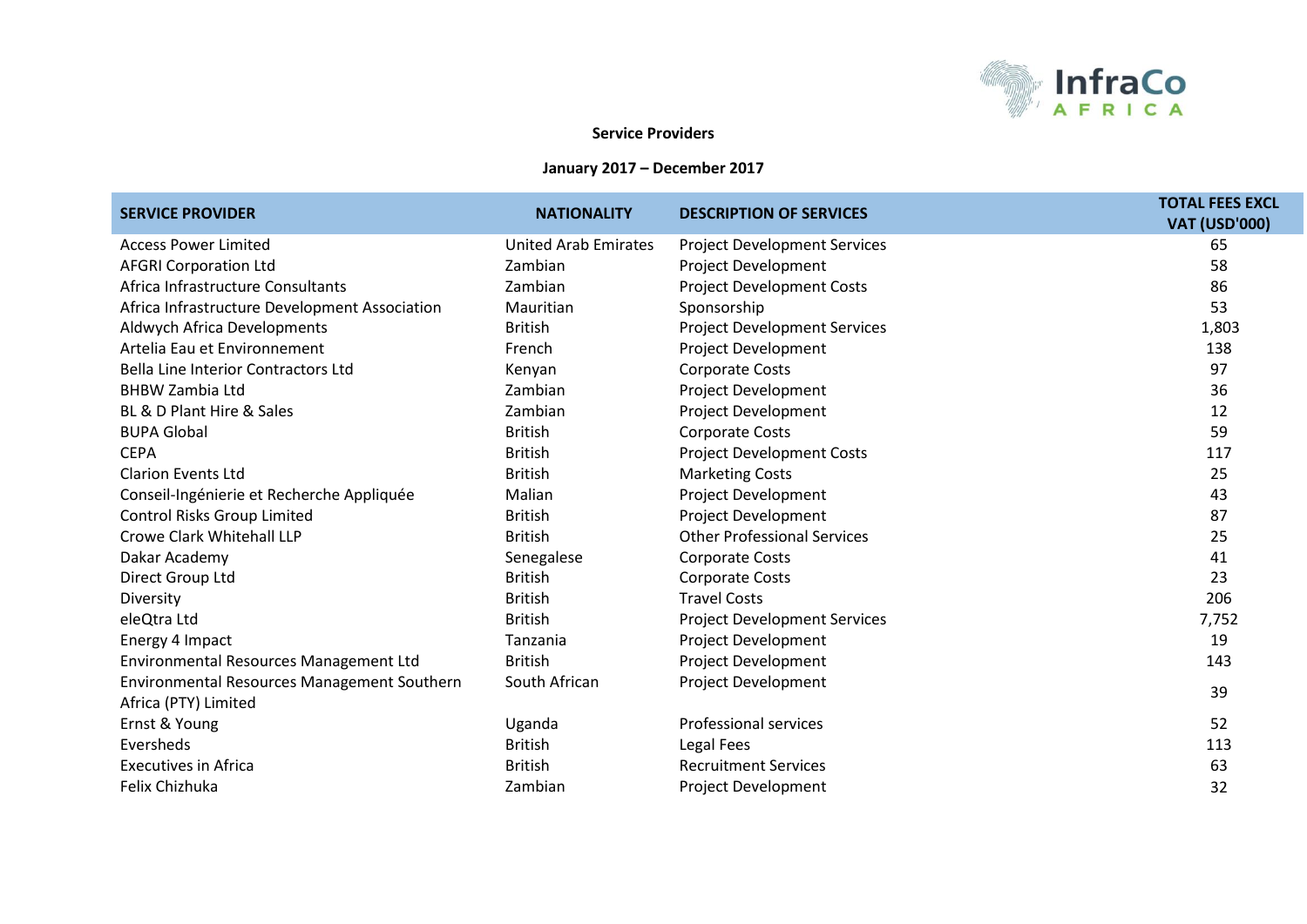

| <b>Fulcrum Partners Ltd</b>                   | <b>British</b> | <b>Training Costs</b>               | 23  |
|-----------------------------------------------|----------------|-------------------------------------|-----|
| <b>Global Protocol Solutions Ltd</b>          | Kenyan         | <b>Corporate Costs</b>              | 11  |
| <b>GMS Estates Ltd</b>                        | <b>British</b> | <b>Corporate Costs</b>              | 21  |
| Grindrod South Africa (Pty) Ltd               | South African  | Project Development                 | 213 |
| <b>Grosvenor Travel</b>                       | <b>British</b> | <b>Travel Costs</b>                 | 153 |
| <b>Gutteridge Haskins &amp; Davey Limited</b> | <b>British</b> | Due Diligence Costs                 | 40  |
| <b>Huw Turner</b>                             | <b>British</b> | <b>Procurement Services</b>         | 18  |
| Institute of Directors                        | <b>British</b> | <b>Corporate Costs</b>              | 12  |
| International SOS Assistance UK Ltd           | <b>British</b> | <b>Corporate Costs</b>              | 12  |
| Jacobs New Zealand Limited                    | New Zealand    | <b>Project Development</b>          | 19  |
| K2 Intelligence Ltd                           | <b>British</b> | Due Diligence Costs                 | 35  |
| Kalangala Infrastructure Services Ltd         | Ugandan        | Project Development                 | 16  |
| Kalliope                                      | French         | Legal Fees                          | 102 |
| Keith Campbell Consulting Ltd                 | <b>British</b> | Due Diligence Costs                 | 18  |
| Knight Frank Kenya Ltd                        | Kenyan         | <b>Corporate Costs</b>              | 44  |
| Lark (Group) Ltd                              | <b>British</b> | <b>Corporate Costs</b>              | 10  |
| Livestock Services Co-Operative Society       | Zambian        | Project Development                 | 18  |
| London Borough of Camden                      | <b>British</b> | <b>Corporate Costs</b>              | 16  |
| Lorna McNae                                   | <b>British</b> | <b>Corporate Costs</b>              | 12  |
| <b>Mazars LLP</b>                             | <b>British</b> | <b>Corporate Costs</b>              | 43  |
| Monique Boucher                               | Canadian       | <b>Procurement Services</b>         | 38  |
| Netstar                                       | <b>British</b> | <b>Corporate Costs</b>              | 49  |
| Norton Rose Fulbright                         | <b>British</b> | Consultants/Contractors             | 86  |
| Odds & Ends Ltd                               | Kenyan         | <b>Corporate Costs</b>              | 11  |
| Paul Cartwright                               | <b>British</b> | Project Development                 | 54  |
| <b>Pinsent Masons LLP</b>                     | <b>British</b> | Due Diligence Costs                 | 14  |
| Regus Management (UK) Ltd                     | <b>British</b> | <b>Corporate Costs</b>              | 58  |
| Ricardo-AEA Ltd                               | <b>British</b> | Due Diligence Costs                 | 18  |
| Securex Investments Ltd                       | Kenyan         | <b>Corporate Costs</b>              | 63  |
| Solveo Energie                                | French         | <b>Project Development Services</b> | 202 |
| Stephenson Harwood                            | <b>British</b> | <b>Procurement Services</b>         | 47  |
| <b>Trama Tecnoambiental</b>                   | Spainish       | Project Development                 | 10  |
| Unum Limited                                  | <b>Rritish</b> | Corporate Costs                     | 13  |